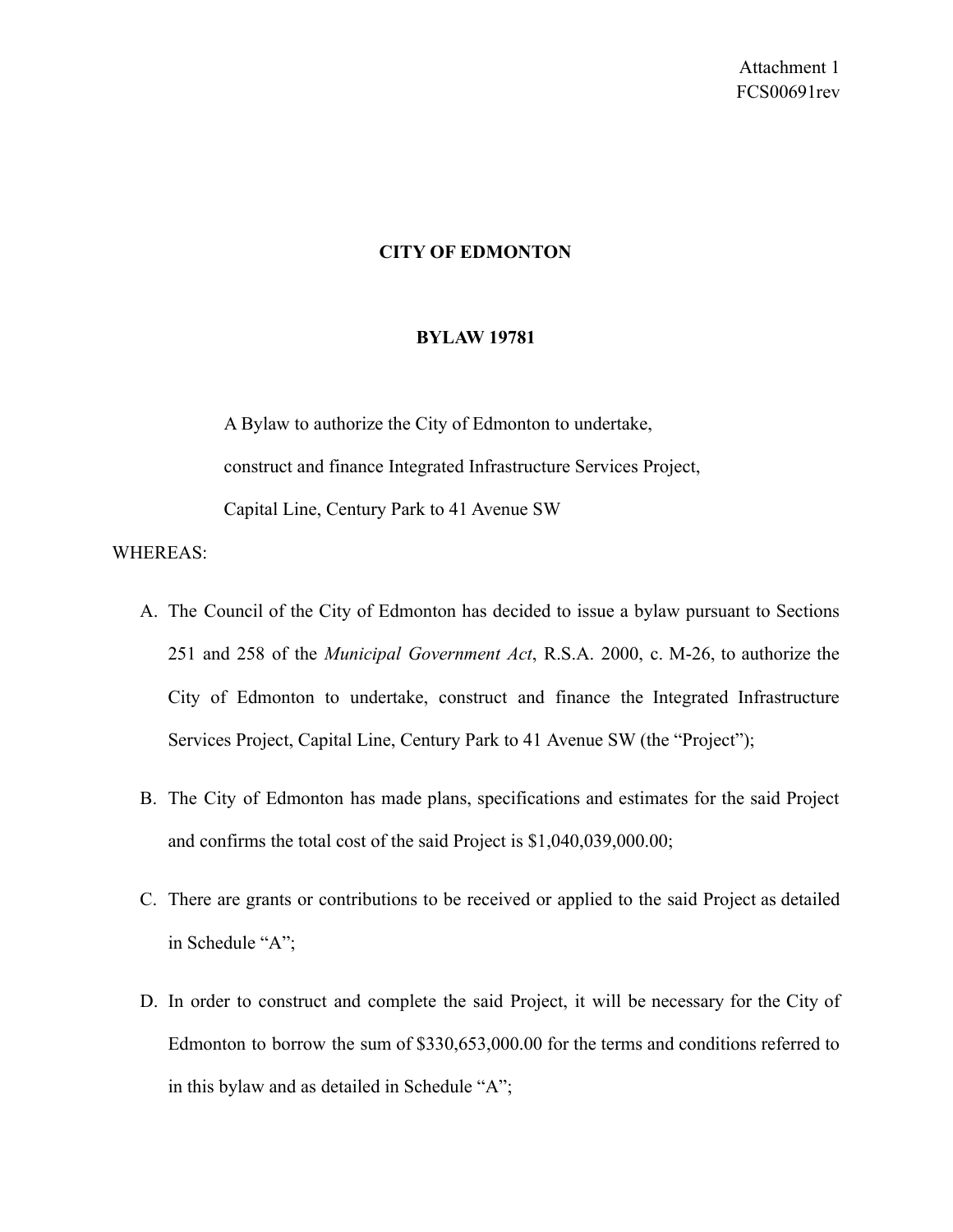- E. The above expenditure was approved by the City of Edmonton in its estimate of capital expenditures through the 2015 - 2018 and 2019 - 2022 Capital Budgets;
- F. The City of Edmonton will repay the indebtedness over a period of twenty-five (25) years in semi-annual or annual instalments, with interest not exceeding nine per cent (9%) per annum;
- G. The amount of the existing debenture debt of the City of Edmonton on December 31, 2020 is \$3,407,145,492.13 as calculated in accordance with the *Debt Limit Regulation,* A.R. 255/2000, as amended, no part of which is in arrears;
- H. The probable lifetime of the Project is a minimum of twenty-five (25) years;
- I. All required approvals for the Project have been obtained and the Project is in compliance with all Acts and Regulations of the Province of Alberta;

THEREFORE, THE COUNCIL OF THE CITY OF EDMONTON DULY ASSEMBLED ENACTS AS FOLLOWS:

- 1. That for the purpose of said Project, the sum of \$330,653,000.00 will be borrowed by way of debenture on the credit and security of the City of Edmonton at large.
- 2. The debentures to be issued under this Bylaw shall not exceed the sum of \$330,653,000.00, and may be in any denomination not exceeding the amount authorized by this Bylaw and shall be dated having regard to the date of the borrowing.
- 3. The debentures shall bear interest during the currency of the debentures, at a rate not exceeding nine per cent (9%) per annum, payable semi-annually or annually.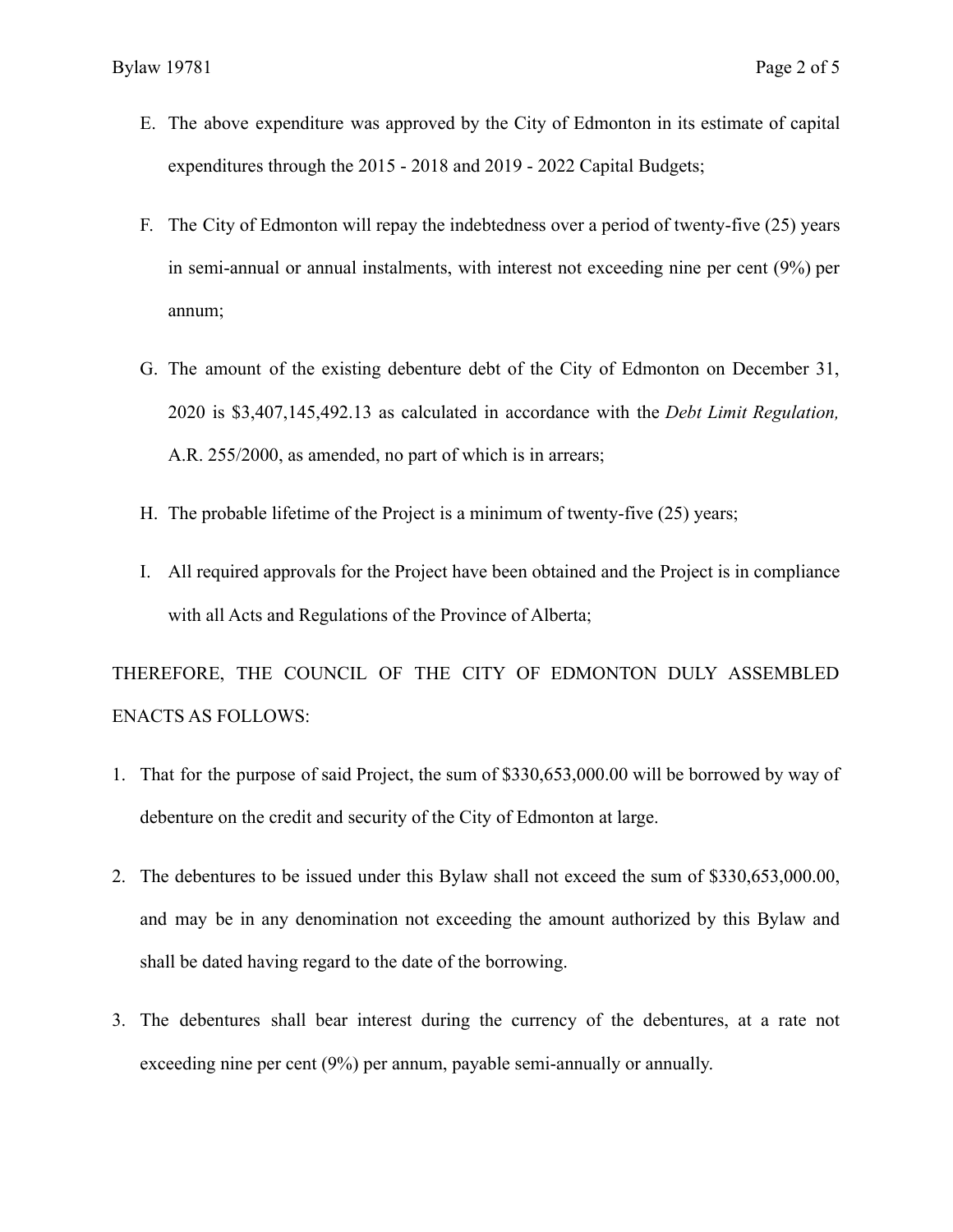- 4. The debentures shall be issued for a period of up to twenty-five (25) years and the City of Edmonton will repay the principal and interest in semi-annual or annual instalments.
- 5. For the purpose of this Bylaw, the Chief Elected Official (as defined by the *Municipal Government Act*) means the Mayor, and the Chief Administrative Officer (as defined by the *Municipal Government Act*) means the City Manager of the City of Edmonton. The Mayor and the City Manager shall authorize such bank or financial institution to make payments to the holder of the debentures, on such date and in such amounts as specified in the repayment schedule forming part of each debenture.
- 6. The debentures shall be signed by the Mayor and the City Manager of the City of Edmonton and the City Manager shall affix thereto the corporate seal of the City of Edmonton to the debentures.
- 7. There shall be levied and raised in each year of the currency of the debentures a rate or rates, in an amount sufficient to pay the principal and interest falling due in such year on such debentures by a rate sufficient therefore on all the taxable property in the City and collectible at the same time and in the same manner as other rates.
- 8. The indebtedness is contracted on the credit and security of the City of Edmonton at large.
- 9. The net amount realized by the issue and sale of debentures authorized under this Bylaw shall be applied only for the purposes for which the indebtedness was created.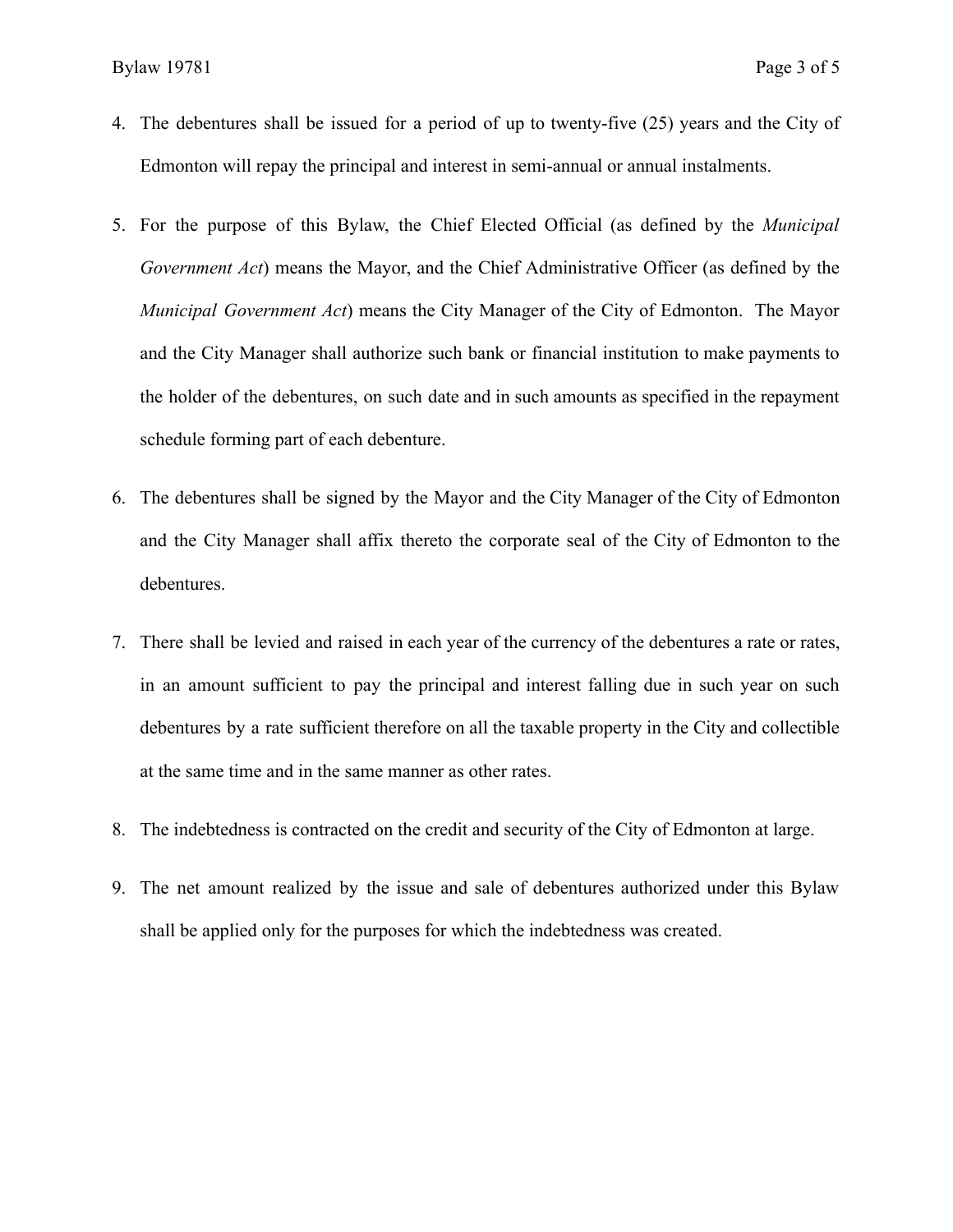# Bylaw 19781 Page 4 of 5

10. This Bylaw shall take effect on the day of the final passing thereof.

| READ a first time this  | 5th | day of | July | 2021; |
|-------------------------|-----|--------|------|-------|
| READ a second time this |     | day of |      | 2021; |
| READ a third time this  |     | day of |      | 2021; |
| SIGNED AND PASSED this  |     | day of |      | 2021. |

# THE CITY OF EDMONTON

. . . . . . . . . . . . . . . . . . . . . . . . . . . . .

. . . . . . . . . . . . . . . . . . . . . . . . . . . . .

## MAYOR

CITY CLERK